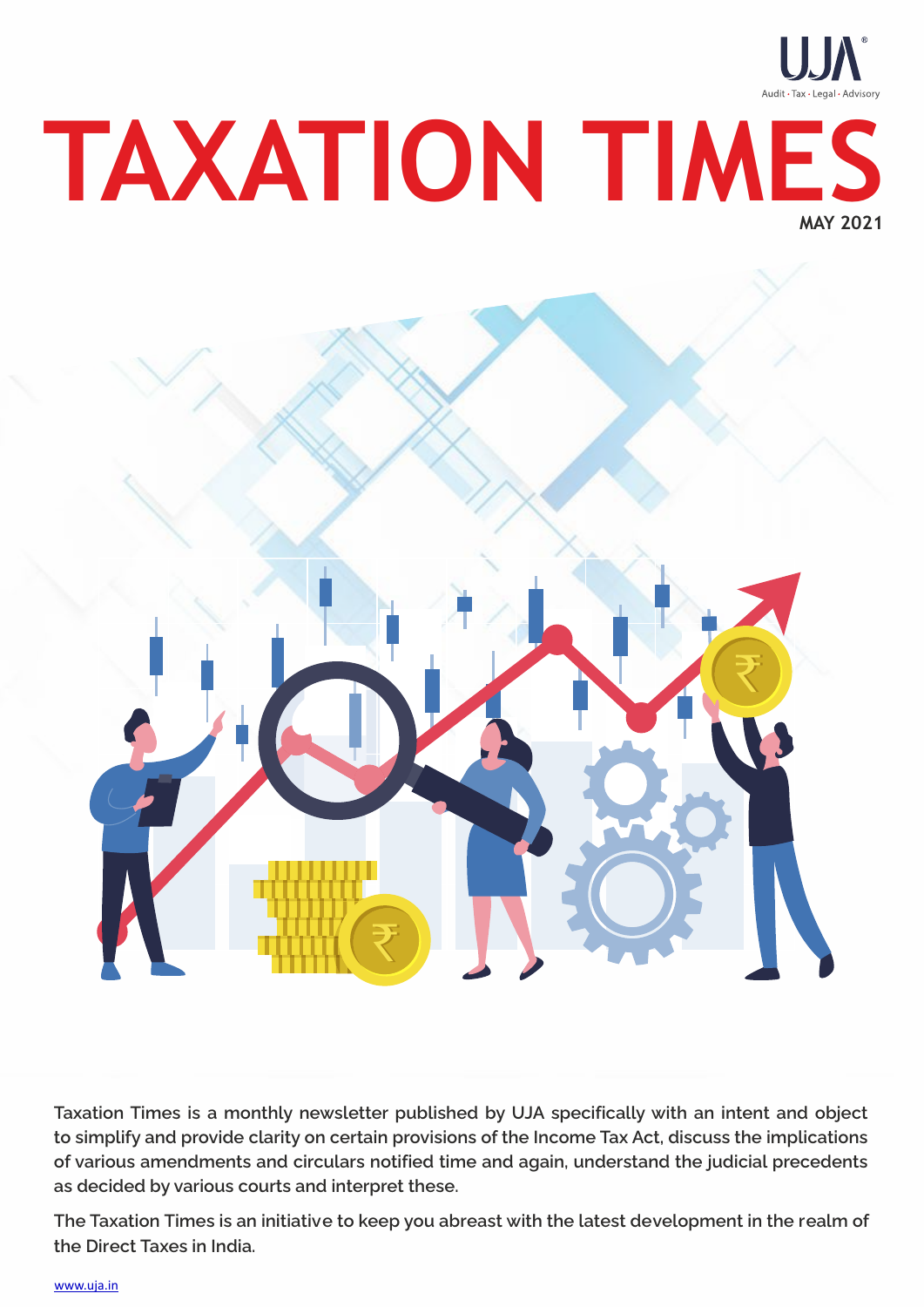

# **Contents**

| <b>Introduction</b>                   | <b>Pg 01</b> |
|---------------------------------------|--------------|
| <b>Article</b>                        | Pg 02        |
| <b>Case Laws</b>                      | Pg 05        |
| <b>Tax in the News</b>                | Pg 08        |
| Tax Compliance Due Dates for May 2021 | <b>Pg 09</b> |
| <b>Notifications &amp; Circulars</b>  | <b>Pg 10</b> |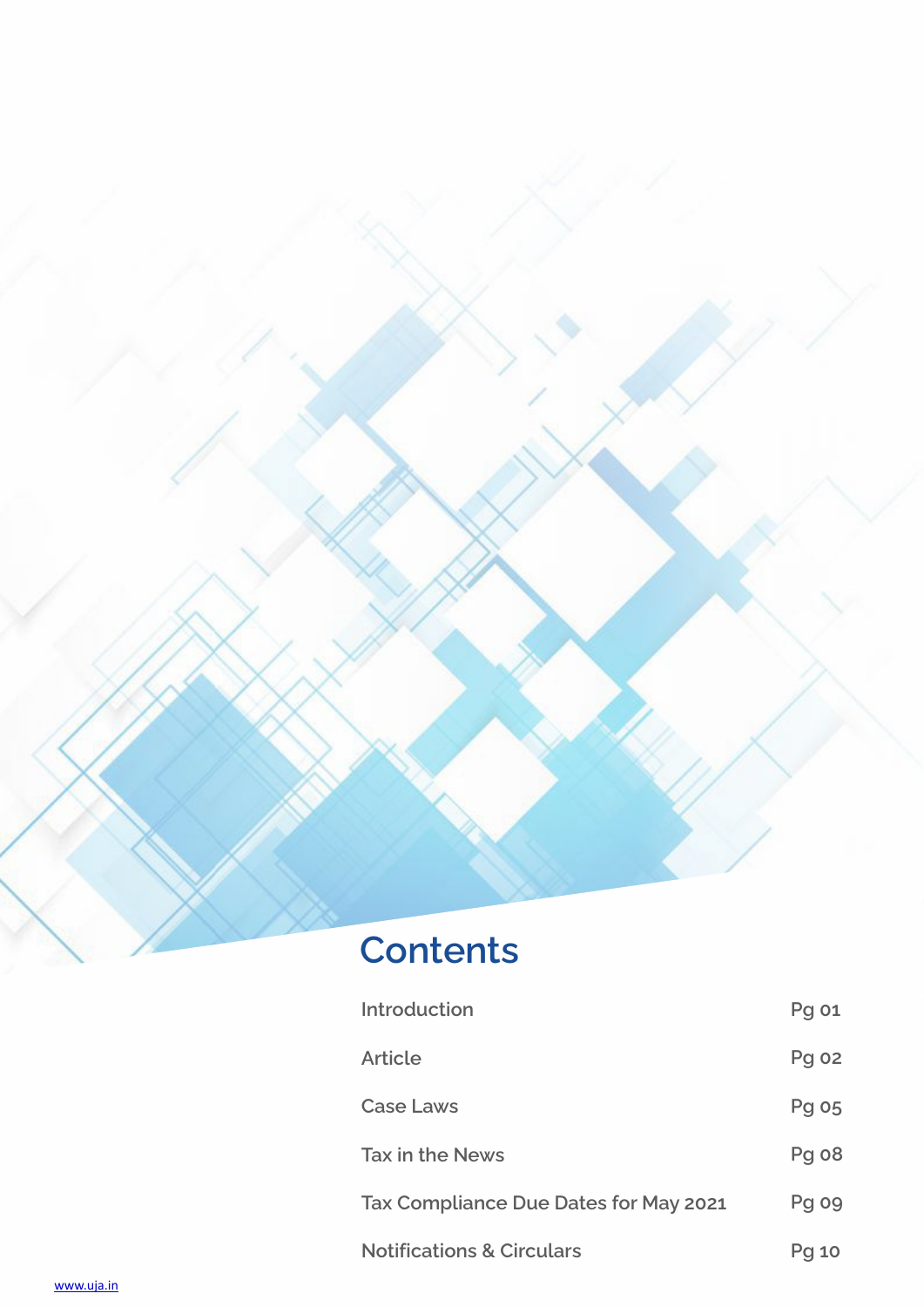

Liberalization of the economy has made way for several foreign investors to explore Indian markets. Either these investors look for setting up legal entities in India, looking for suitable vendors to outsource their manufacturing function or even find new customers in India. Whatever be the method, cross border transactions are on a rise and therefore the tax implications of these need to be clearly ascertained to minimize the scope of litigation, penalties etc. in the future.

The Income Tax Department in India is synchronizing and leveraging the use of technology to prevent leakage of revenue. Hence, cross border transactions must be examined with utmost precision to order to ensure appropriate tax levy.

In this edition of the Taxation Times, we –

- Examine the scope of fees for technical services and it's taxability in India
- > Judicial Decisions by the Hon'ble High Courts and Tribunals
- > Tax News from around the world
- S Circulars, Notifications and Press releases for the month of May 2021
- Decoming tax compliances for June 2021.

We hope that you find this edition of the Taxation Times useful. Incase you have any feedback or need us to include any information to make this issue more informative, please feel free to write to us at *info@uja.in* 

Happy Reading!

Best Regards, UJA Tax Team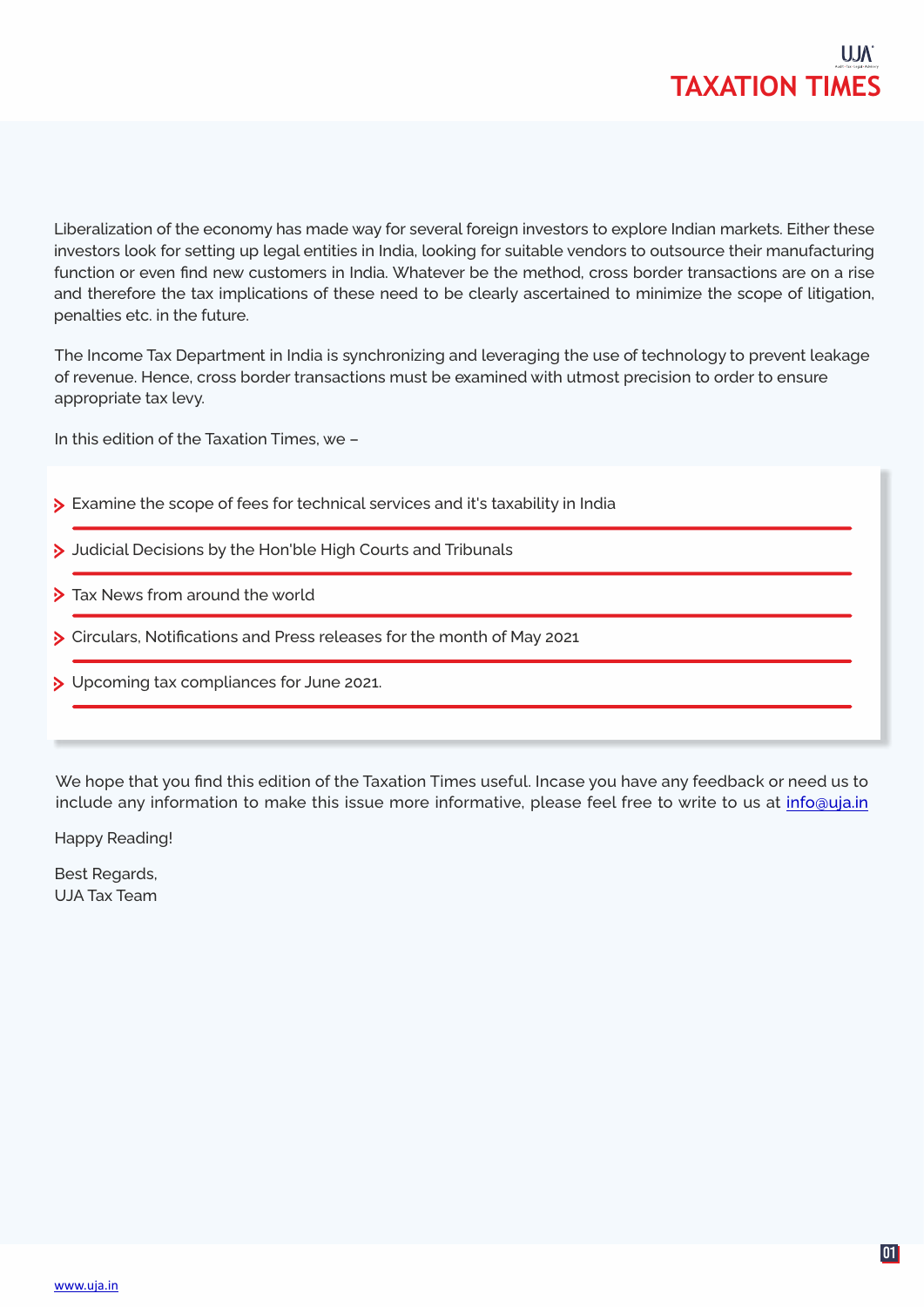## **Fees for Technical Services: A Detailed Analysis**

With the liberalization of the Indian economy since 1991, India has witnessed huge inflows in the form of Foreign Direct Investment ('FDI') as well as technology transfer. There are host of initiatives which are being undertaken by the Indian Government to integrate India with the global economy.

Companies which are situated overseas often render management & consultancy services to Indian companies. These services are essential to boost Indian entrepreneurs. However, taxation of such transactions is often a matter of litigation and mainly because India follows the source rule of taxation.

In this background, let's take a look at how the Indian Tax Laws and DTAA provides for the taxation of such technical services rendered.

### **1.What constitutes Fees for Technical Services as per the Income Tax Act 1961?**

Explanation 2 to Section 9(vii) of the Income Tax Act 1961 (ITA) characterizes certain payments as fees for technical services (FTS). Explanation 2 defines FTS to mean *"any consideration (including any lump sum consideration) for rendering of managerial, technical or consultancy services (including the provision of services of technical or other personnel) but does not include consideration for any construction, assembly, mining or like project undertaken by the recipient or consideration which would be income of the recipient chargeable under 'salaries'.*

Thus, FTS is consideration paid for rendering of *managerial, technical or consultancy services* including *provision of services of technical or other personnel*

But excludes *consideration for any construction, assembly, and mining or like project* and *salary received by a person in connection with providing technical service.* 

The ITA no does not define managerial, technical or consultancy fees. However, the Hon'ble Supreme Court in the case of *GVK Industries Ltd.* has stated that *general and common usage of the said words has to be understood at common parlance while interpreting the ambit of the term FTS. Blacks Law Dictionary defines 'consultation' as an act of asking advice or opinion of someone (such as a lawyer).*

*Based on such definition, the Hon'ble Apex Court held that consultation means a meeting in which a party consults or confers and eventually it results in human interaction that leads to rendering of advice.* 

Considering human intervention, attention is invited to the decision of the Hon'ble Mumbai Tribunal in the case of *Atos Information Technology HK Ltd V/s DCIT* wherein it has been held that *human intervention for monitoring and repairing the hardware and software used for providing data processing services will not result in data processing services to qualify as technical services, where there is no human intervention in data processing services itself.* 

Also, the Hon'ble Delhi Tribunal in *Le Passage India Tours & Travels (P) Ltd* stated that *not all advisory would qualify as technical services. For any consultancy to be treated as technical services, it would be necessary that technical element is involved in such advisory. Thus, consultancy can be rendered by somebody who has special skills and expertise in rendering such advisory.* 

There are several other judicial precedents which have examined the concepts of 'managerial', 'technical and consultancy services'

### **2.Source Rule for taxation of FTS or when is FTS deemed to accrue or arise in India?**

s. 9(1)(vii) of the ITA deem FTS to accrue or arise in India where:

- **a.** It is payable by the Government;
- **b.** Payable by a resident to a non resident unless it is payable in respect of any right, property or information used or services utilized:
	- -Payable in respect of services utilized in a business or profession carried out by the resident outside India or
	- -For the purpose making or earning any income from a source outside India.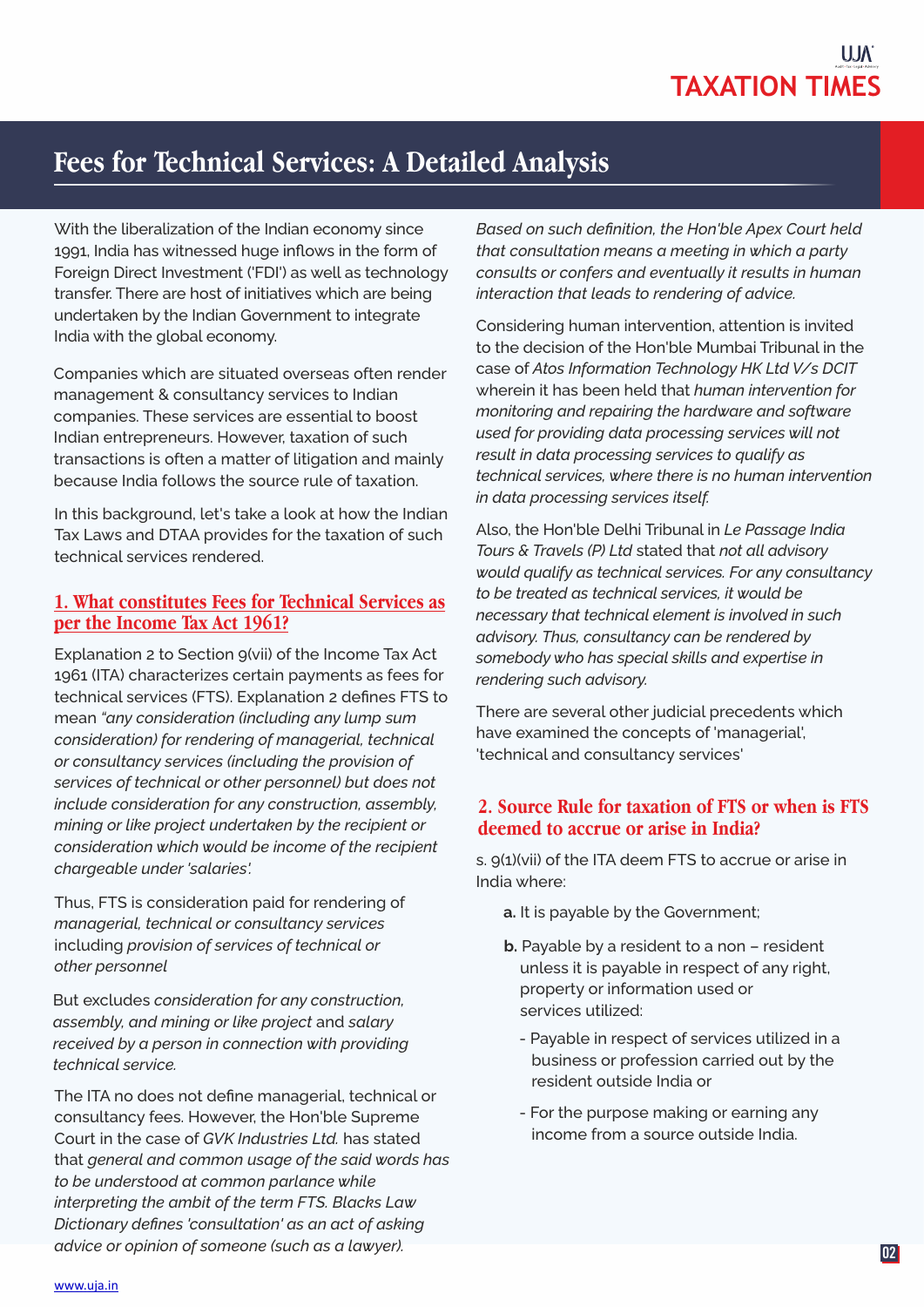- **c.** Payable by a non resident to a non resident only if it is payable in respect of any right, property or information used or services utilized for
	- the purpose of or in the business or profession carried on by such non – resident in India or
	- -for the purpose of making or earning of any income from any source in India.

In view of the decision of the Hon'ble Supreme Court in the case if *Ishikawajima- Harima Heavy Industries* to protect the source rule, the Finance Act 2007 inserted explanation to s. 9 wherein it was stated that FTS shall be deemed to accrue or arise in India and shall be included in the total income of the non resident whether or not he has a residence or a place of business or business connection in India.

The Finance Act 2010 amended the explanation deemed accrual of FTS. The further amended definition has clarified that in respect of FTS, the income shall be deemed to accrue or arise in India irrespective of the fact that the non – resident would not have rendered services in India. The further amendment was brought about to protect the interest of the revenue in view of the various judicial

decisions which upheld that no income can be deemed to accrue in India if services were rendered outside India.

### **3. Role of a Tax treaty in taxing FTS**

Countries often enter into tax treaties with each other to mitigate the effect of double taxation. Such treaties are referred to as Double Taxation Avoidance Agreements ('DTAA') and generally include:

- -Define the taxes which are covered, who is a resident and who is eligible for benefits.
- -Reduce the amounts of tax withheld from interest, dividends & royalties paid by the resident of one country to the resident of another country
- Define conditions in which income of individual residents of one country will be taxed in another country.
- Provide procedural framework for enforcement and dispute resolution.

The provisions of the ITA may not be the final determinant to determine the tax liability of a non – resident. Whichever positions (i.e as per the ITA or as per the Treaty) is beneficial to the non – resident would prevail. Taxability Matrix as under:

| Subject        | ITA                | <b>DTAA</b> | <b>Remarks</b>     |
|----------------|--------------------|-------------|--------------------|
| Item of Income | <b>Taxable</b>     | Not Taxable | DTAA is applicable |
|                | <b>Not Taxable</b> | Taxable     | ITA is applicable  |
| Rate of Tax    | Higher             | Lower       | DTAA is applicable |
|                | Lower              | Higher      | ITA is applicable  |

Royalty and FTS are contained in Article 12 or Article 13 of a DTAA which India has signed with other countries. The definition of FTS is more restrictive than the definition provided in the ITA in certain treaties. This restriction is due to the concept of 'make available' that is not found under the Indian Tax Laws.

### **Illustration**

Company X is headquartered in Spain. Company Y incorporated under the Companies Act 2013 is the subsidiary of Company X. During the previous year, Company X provides '*design and drawing services*' to Company Y. Company Y undertakes manufacturing activity as per the specifications of the design and drawings & design and drawing charges to Company X.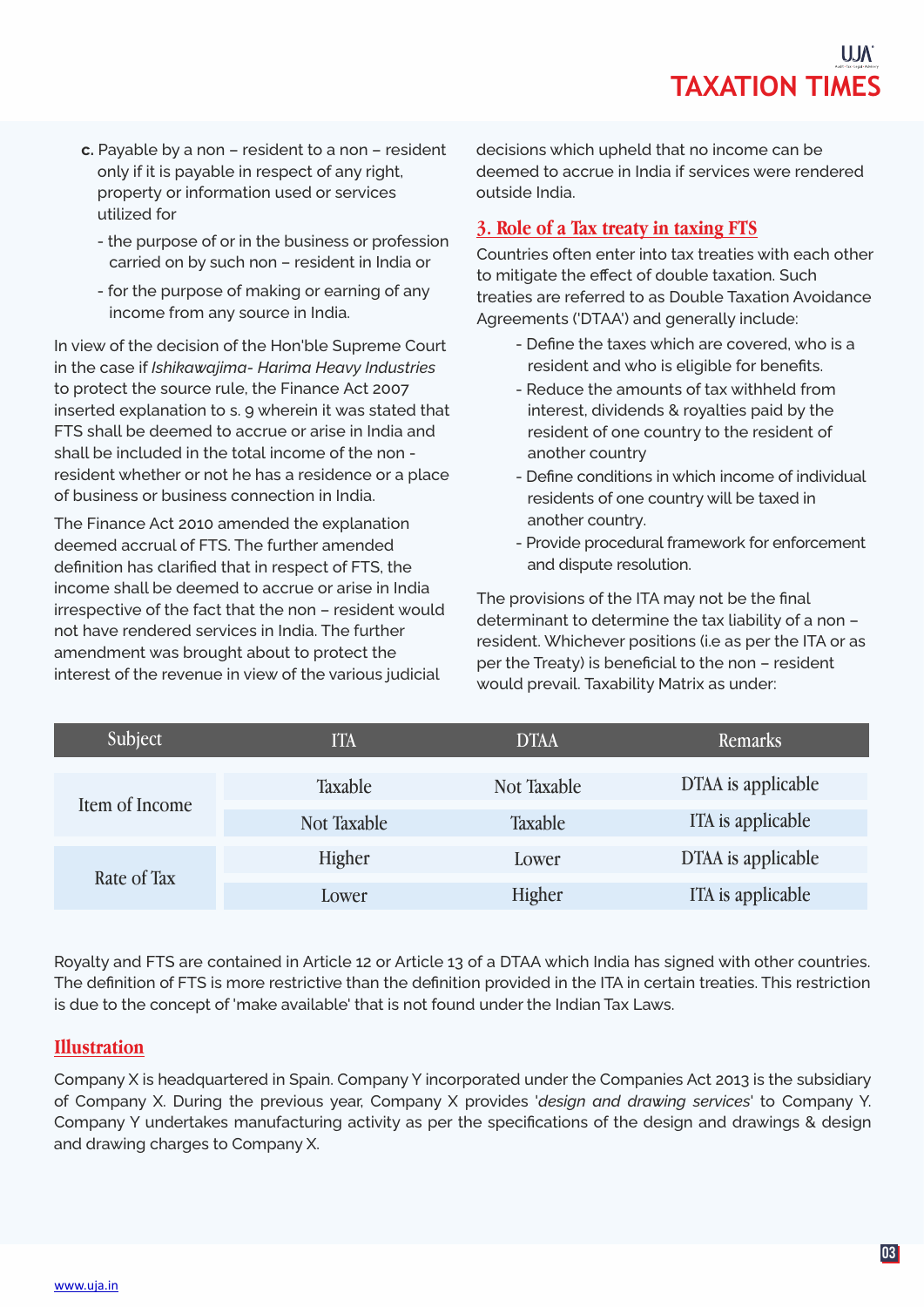### **Observation**

- In view of Article 13(4), of the India Spain tax **1.**  treaty, "fees for technical services" mean *consideration for the services of a technical or consultancy nature, including the provision of services of technical or other personnel.* In terms of Article – 13 (4), of the India – Spain DTAA, no *technical or consultancy services* have been provided. Merely, design and drawings were made available to Company Y.
- The definition as per Indo Spain DTAA & the Act **2.**  being similar, in view of the Protocol, the Company Y is taking Treaty benefit of third OECD member Treaty i.e Indo – Portugal DTAA. Under Article 12(4) of the Portugal DTAA, a mere rendering of technical or consultancy is not sufficient. The rendering of such services should result in "making available" the technical knowledge, experience etc. which can be used further in it's business ;
- To fit into the terminology of 'make available', the **3.**  recipient of the service should be in a position of deriving enduring benefit and should be in a position to utilize the knowledge or the know – how in future on his own.

Interestingly, the definition of FTS as per Indo – Portugal DTAA is narrower than the definition of FTS under the Indo-Spain DTAA. As per the Indo – Portugal DTAA, rendering of technical or consultancy services is not sufficient, the recipient of the service should be in a position to derive enduring benefit of and should be in a position to utilize the know – how in the future.

In the illustration above, Company Y merely undertakes manufacture in line with the designs and drawings provided by Company X. Company Y cannot on it's own account undertake manufacturing without the designs and drawings without having recourse to Company X. Therefore, the design & drawing charges paid to Company X do not come under the purview of FTS.

There are several distinguished judgments wherein the application of the MFN Clause can lead to can lead to availment of benefits under more than one tax treaty. Further, the Protocol is an integral part of any tax treaty and the MFN Clause is self – operational –

- The Karnataka High Court in case of *ISRO Satellite Centre* held that by virtue of the Protocol of the India – France tax treaty , the beneficial clause in the India – USA tax treaty entered by India applies in respect of India – France treaty ;
- The Karnataka High Court in case of *De Beers India Minerals Pvt Ltd*. took aid of the MFN Clause under the India – Sweden tax treaty and held that on the basis of this Protocol the tax payer can take benefit of the 'make available' contained in the India – Singapore DTAA and claim exemption in respect of bringing to tax FTS in India;
- -Similarly , the Pune Tribunal in case of *Sandvik* AB applied MFN Clause under the India - Sweden tax treaty and held that on the basis of the Protocol to the India – Sweden tax treaty , the tax payer can claim the benefit of the conditions imposed for bringing to tax the FTS in the India – Portuguese tax treaty ;

However, there are contrary decisions as well, for instance, the Hon'ble Delhi Tribunal in the case of *Sinar Mas* held that vetting of an existing project report by a reputed consultant (to enable the service recipient to raise finances) results in FTS in Article 12(4)(b) of the India – Singapore DTAA.

Thus, the perusal of the judicial precedents indicates that there is divergence of views and the controversy will subsist only when authoritative rulings are pronounced.

### **Conclusion**

Thus, while examining the taxability of managerial and consultancy services, it is necessary to verify these in the light of the provisions of the ITA and applicable DTAA. This facilitates optimization of overall tax position in India.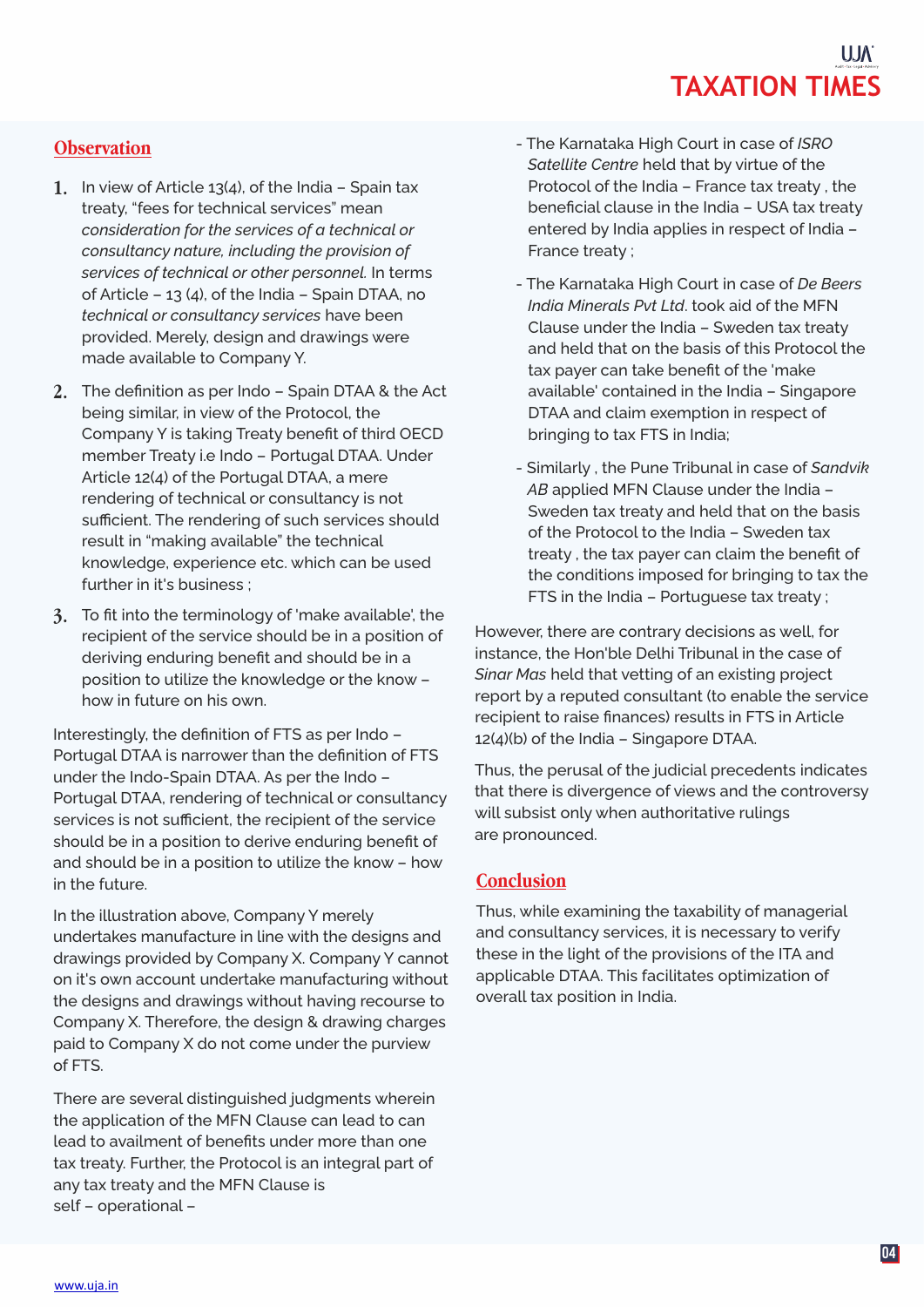### **Case Laws**

**The Hon'ble Delhi High Court has recently held that " when the taxpayer has purchased shares online, payments were made through banking channels, shares were dematerialized, sale of shares were routed through demat account and sale proceeds were received through banking channels, the action of the Assessing Officer to treat the Long term Capital Gain as bogus and make addition under section 69 of the Income Tax Act 1961 is not justified. "**

### **Facts**

The taxpayer $^1$ an individual had for AY 2015 – 2016 filed her return of income declaring income from other sources. During the assessment proceedings, the Ld. Assessing Officer (AO) observed that the taxpayer had exempt income under s. 10(38) of the Income Tax Act 1961 (ITA) in respect of income from Long term Capital Gains (LTCG). The AO held that the taxpayer had adopted a colorable device of LTCG to avoid tax and concluded the assessment making an addition under s. 68 of the ITA on account of LTCG on penny stocks. The CIT(A) dismissed the appeal and confirmed the addition of the AO. On further appeal by the taxpayer, the Hon'ble ITAT deleted the additions and allowed the appeal of the taxpayer.

Aggrieved, the Revenue has filed an appeal before the Hon'ble Delhi High Court.

### **Issue**

Was the AO justified in treating the sale from sale of shares which is exempt under s. 10(38) of the ITA as bogus and make addition under s. 68 of the ITA without conducting enquiry from an independent source but has merely relied upon statements recorded by the Investigation Wing?

### **Decision**

**1.** The Hon'ble ITAT in the appellate order has held that the Ld. AO has framed the assessment order without conducting any enquiry from relevant parties or independent source or evidence but has merely relied upon the statements recorded by the Investigation Wing. The statements which were relied upon by the AO were not recorded

PCIT – 12 V/s Smt. Krishna Devi [2021] 126 taxmann.com 80 (Delhi) **<sup>1</sup>**

during the assessment proceedings but were pre – existing statements recorded by the Investigation Wing and the same cannot be the sole basis of assessment without conducting proper enquiries and examinations during the assessment proceedings itself. The AO has not conducted any enquiry nor has brought on record any corroborative evidence to disprove the evidence produced by the taxpayer. The report of the Investigation Wing is much later than the date of purchase/sale of shares and the order of the SEBI is much later than the date of transaction transacted and nowhere the SEBI has declared the transactions transacted at earlier dates as void. Considering the evidences the taxpayer has discharged the onus cast upon by provisions of s. 68 of the ITA.

The Ld. Counsel for the Revenue stated that the **2.**  ITAT has erred in law in deleting the addition. The observation of the ITAT that the Ld. AO has not conducted any enquiry is incorrect as the Ld. AO had in fact issued notices to the companies in question under s. 133(6) of the ITA. He further held that there may not be any direct evidence in the hands of the Revenue to establish that the investment made in such companies was an accommodation entry. The Court should take the aspect of human probabilities into consideration that no prudent investor would invest in penny scrips. Considering the fact that the financials of these companies do not support the gains made by these companies in the stock exchange, as well as the fact that despite the notices issued by the AO, there was no evidence forthcoming to sustain the credibility of these companies, he stated that it can be safely concluded that the investments made by the taxpayers were not genuine. He submits that the AO made sufficient independent enquiry and analysis to test the veracity of the claims of the taxpayer and after objective examination of the facts and documents, the conclusion arrived at by the AO in respect of the transaction in question, ought not to have been interfered with. In support of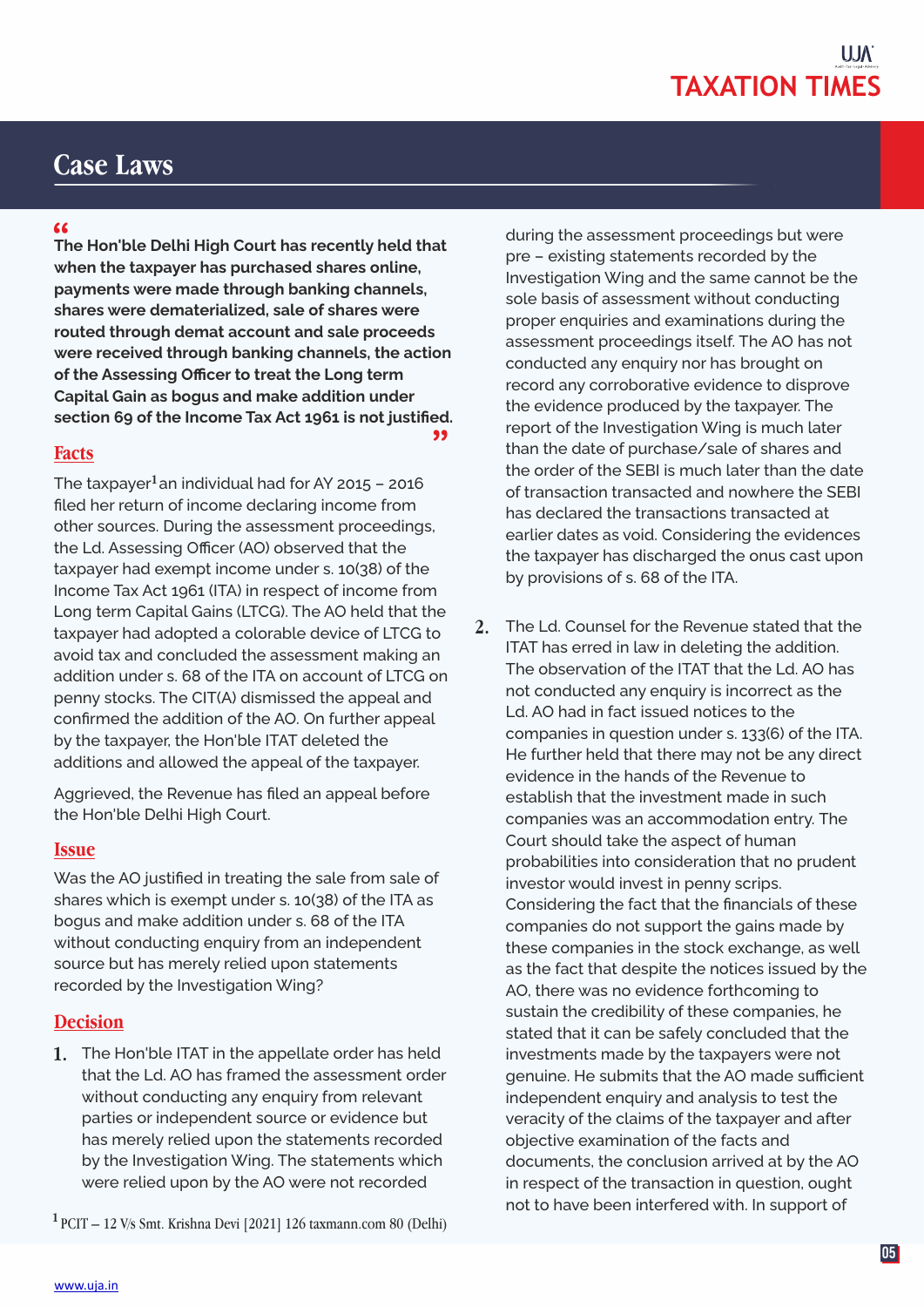his submission, reliance was placed upon the judgment of this Court in *Suman Poddar* v. *ITO*  **2** and the Supreme Court in *Sumati Dayal* v. *CIT.* **3**

**3.** The Hon'ble ITAT has held that the AO's findings are primarily on the strength of the astounding 4849.2% jump in share prices of the aforesaid company within a span of two years, which is not supported by the financials. On an analysis of the data obtained from the websites, the AO observes that the quantum leap in the share price is not justified. The AO extensively relied upon the search and survey operations conducted by the Investigation Wing of the Income-tax Department in Kolkata, Delhi, Mumbai and Ahmedabad on penny stocks, which sets out the *modus operandi* adopted in the business of providing entries of bogus LTCG. However, the reliance placed on the report, without further corroboration on the basis of cogent material, does not justify his conclusion that the transaction is bogus, sham and nothing other than a racket of accommodation entries. The AO made an attempt to delve into the questions of infusion of the taxpayers unaccounted money, but did not dig deeper. Notices issued under sections 133(6)/131 of the ITA were issued, however nothing emerged from this effort. He thereafter simply proceeded on the basis of the financials of the company to come to the conclusion that the transactions were accommodation entries, and thus, fictitious. The conclusion drawn by the AO, that there was an agreement to convert unaccounted money by taking fictitious LTCG in a pre-planned manner, is therefore entirely unsupported by any material on record. This finding is thus purely an assumption based on conjecture made by the AO. This flawed approach forms the reason for the learned ITAT to interfere with the findings of the lower tax authorities. The learned ITAT after considering the entire conspectus of case and the evidence brought on record, held that the Respondent had successfully discharged the initial onus cast upon it under the provisions of s. 68 of the ITA. It is recorded that "There is no dispute that the shares of the two companies were purchased online, the payments have been made through banking channel, and the shares were dematerialized and

Suman Poddar v. ITO [2020] 423 ITR 480 (Delhi) **2** Sumati Dayal v. CIT [1995] 80 Taxman 89/214 ITR 801 (SC) **3** the sales have been routed from de-mat account and the consideration has been received through banking channels." The above noted factors, including the deficient enquiry conducted by the AO and the lack of any independent source or evidence to show that there was an agreement between the taxpayer and any other party, prevailed upon the ITAT to take a different view.

- Reliance placed by the Revenue on *Suman Poddar* case (*supra*) and *Sumati Dayal* case (*supra*) is of no assistance. Upon examining the judgment of *Suman Poddar* case (*supra*) at length, it is observed that the decision therein was arrived at in light of the peculiar facts and circumstances demonstrated before the ITAT and the Court, such as, *inter alia*, lack of evidence produced by the taxpayer therein to show actual sale of shares in that case. On such basis, the ITAT had returned the finding of fact against the taxpayer, holding that the genuineness of share transaction was not established by him. However, this is quite different from the factual matrix at hand. Similarly, the case of *Sumati Dayal* (*supra*) too turns on its own specific facts. The above-stated cases, thus, are of no assistance to the case sought to be canvassed by the Revenue. **4.**
- The Ld. ITAT being the last fact finding authority **5.**  on the basis of the evidence brought on record has come to the conclusion that the lower tax authorities are not able to sustain any the addition without any cogent material on record.

In a recent decision, the Hon'ble Surat Tribunal has held that when the revenue has accepted STCG offered by the co-owner, the taxpayer is also entitled to a similar relief.

### **Facts**

The taxpayer<sup>4</sup>filed is return of income for AY 2008 -2009. The return was initially accepted under s. 143(1) of the Income Tax Act 1961 (ITA). Subsequently, the case was re-opened under s. 147 and notice under s. 148 was served on the taxpayer. In response to notice under s. 148, the taxpayer filed reply stating original return filed to be treated as return in response to notice under s. 148 of the ITA.

<sup>&</sup>lt;sup>4</sup> Shri Rajeshkumar Shantilal Patel V/s ITO, Ward 2(1), Surat/ITA No. 3665/AHD/2015 for AY 2008 - 09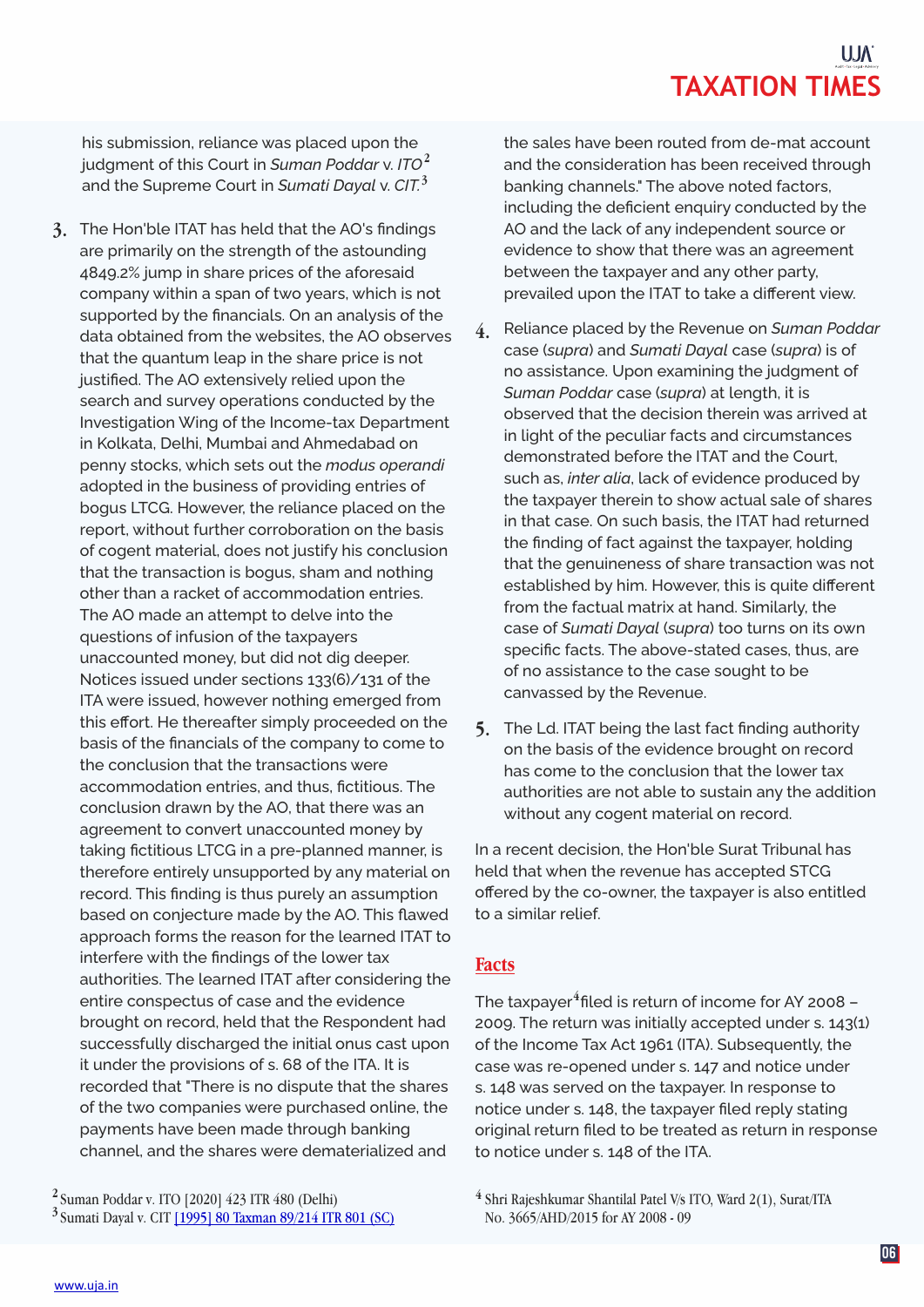The taxpayer objected to the method of valuation adopted by the DVO and raised an objection that sale instances considered were for AY 2011 – 12. The Ld. CIT(A) considering the submissions of the taxpayer and the report of the taxpayer upheld the order of the AO. While doing so, the Ld. CIT(A) relied on the decision of in the case of *K.R. Palanisamy V/s UoI* and *CIT V/s Chandi Buchar.* **5 6**

The taxpayer has filed the appeal before the Hon'ble ITAT.

### **Issue**

Can the revenue tax the income of two co-owners differently in respect of the same property which was sold by them?

### **Decision**

The Authorized Representative (AR) for the **1.** taxpayer held that during the course of the assessment proceedings, the taxpayer filed objections in writing against the validity of the re-opening. The objection was not disposed by the AO. Again, the taxpayer during the assessment raised an objection that his co-owner Shri Dipakbhai Dalpatbhai Rana offered to tax in his return of income STCG of INR 4,25,500/- on sale of asset and the same was accepted by the revenue. The AR further stated that the Revenue cannot treat the taxpayer differently than his co-owner.

The Ld. AR placed reliance on *CIT V/s Kumarararni Smt. Meenakshi Achi* wherein it was held that the **7** taxpayer is entitled to the same benefit enjoyed by the other co-owner whose valuation of the same property at the same time as that of the taxpayer was accepted by the Revenue. Attention was also invited to the decision of *Shri Chetanbhai Prahald Gami V/s ITO* and *Ramanbhai Ukabhai* **8** *Patel (HUF) V/s ITO* and *M. Ambalal Desai* **9** *V/s ITO.* **10**

**2.** The Ld. Departmental Representative (DR) supported the orders of the lower authorities. He submitted that incase of co-owner Shri Dipakbhai Dalpatbhai Patel, no scrutiny was taken up. The return of income for the co-owner was accepted under s. 143(1) and therefore the plea of the taxpayer to treat him indifferently cannot be taken up.

- **3.** The Hon'ble Tribunal highlighted the fact that the taxpayer brought the return of the co-owner was placed on record and his return of income was accepted. Both the Ld. AO and the Hon'ble CIT(A) have not placed on record any finding pertaining to this fact. Though, the Ld. CIT(A) referred the case to the DVO, the addition made on the deeming provision under s. 50C of the ITA was upheld.
- The Tribunal observed that the findings in the **4.** case of *M. Ambalal Desai V/s ITO* are similar to the facts of the taxpayer on hand.
- Placing reliance on the decision of *M. Ambablal* **5.** *Desai V/s ITO* and considering the factual and legal discussion, the Hon'ble Tribunal upheld the contention of the taxpayer that the similar STCG offered by the co-owner was accepted by the Revenue and therefore the taxpayer is also entitled to similar relief. The Hon'ble ITAT also stated that the observation of the CIT(A) that incase of Shri Dipakbhai Dalpatbhai Rana, no scrutiny assessment was initiated, this fact was brought by the taxpayer at the earliest possible action and the Revenue did not take any action to re-open the case of the co-owner. Therefore, the taxpayer cannot be treated differently. Accordingly, the appeal of the taxpayer is allowed.

- K.R. Palanisamy V/s UOI (2008) 306 ITR 61 (Mad) **5**
- CIT V/s Chandi Buchar (2010) 323 ITR 510 (P&H) **6**
- *CIT V/s Kumarararni Smt. Meenakshi Achi* 292 ITR 624 (Madras **7** High Court)
- Shri Chetanbhai Prahald Gami V/s ITO in ITA No. 2082/AHD/2013 **8**
- Ramanbhai Ukabhai Patel (HUF) V/s ITO (2019) 102 taxmann.com 109 (Surat Tribunal) **9**
- M.Ambalal Desai V/s ITO in ITA No. 1870/AHD/2015 **10**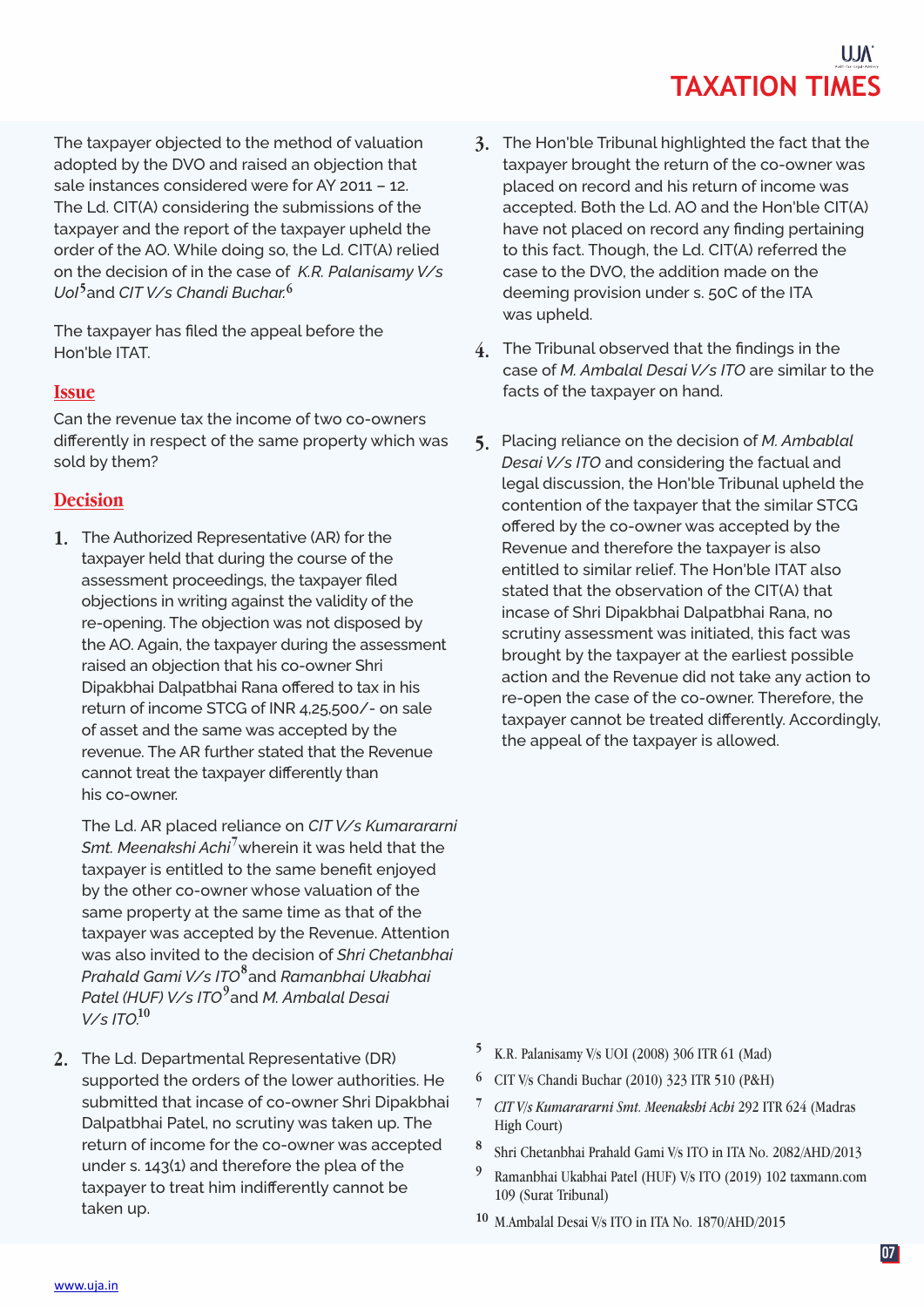

### **Tax In The News**

President Joe Biden's proposed tax hikes are forecast to bring in \$3.6 trillion over the next decade, the Treasury Department said a key funding source for the \$4 trillion he hopes to spend remaking the American economy and social safety net.

https://cfo.economictimes.indiatimes.com/news/joe-biden-tax-plan -forecast-to-bring-in-3-6-trillion/83085714

The European Commission wants to propose in 2023 a more unified way of taxing companies in the European Union, hoping that such rules, which have failed to win support in the past, will stand a better chance if they follow global OECD solutions expected this year.

https://www.reuters.com/world/europe/eu-eyes-another-go-moreunified-european-business-taxation-2021-05-17/

Indonesia considers plan to tax trade in cryptocurrencies.

https://www.reuters.com/technology/indonesia-considers-plan-tax -trade-cryptocurrencies-2021-05-11/

Amazon wins court appeal as it battles the EU over a \$300 million on tax bill.

https://www.cnbc.com/2021/05/12/eu-court-rejects-an-order-foramazon-to-pay-back-300-million-in-taxes.html

Indonesia plans tax 'sunset policy' to boost asset declarations – Bisnis Newspaper.

https://www.reuters.com/article/indonesia-tax/indonesia-planstax-sunset-policy-to-boost-asset-declarations-bisnis-newspaperidUSL3N2NF14P

To counter Biden corporate tax increase, Tech Mahindra may do more offshoring: CFO.

https://cfo.economictimes.indiatimes.com/news/to-counter-biden -corporate-tax-increase-tech-m-may-do-more-offshoring-cfo/ 82513125

Chances of deal on cross – border tax reform never been higher.

https://www.reuters.com/article/us-oecd-tax/chances-of-deal-oncross-border-tax-reform-never-been-higher-oecd-idUSKBN2CM0RJ

The government is facing a fresh international challenge to the policy of retrospective tax amendments adopted by it. Now, Earlyguard, a British subsidiary of Japanese conglomerate Mitsui & Co, has commenced arbitration under the India-UK Bilateral Investment Treaty after income tax authorities raised a Rs 2,400-crore demand related to a transaction that took place in 2007.

https://cfo.economictimes.indiatimes.com/news/now-mitsui-arm -challenges-rs-2400-crore-retro-tax-order/82758701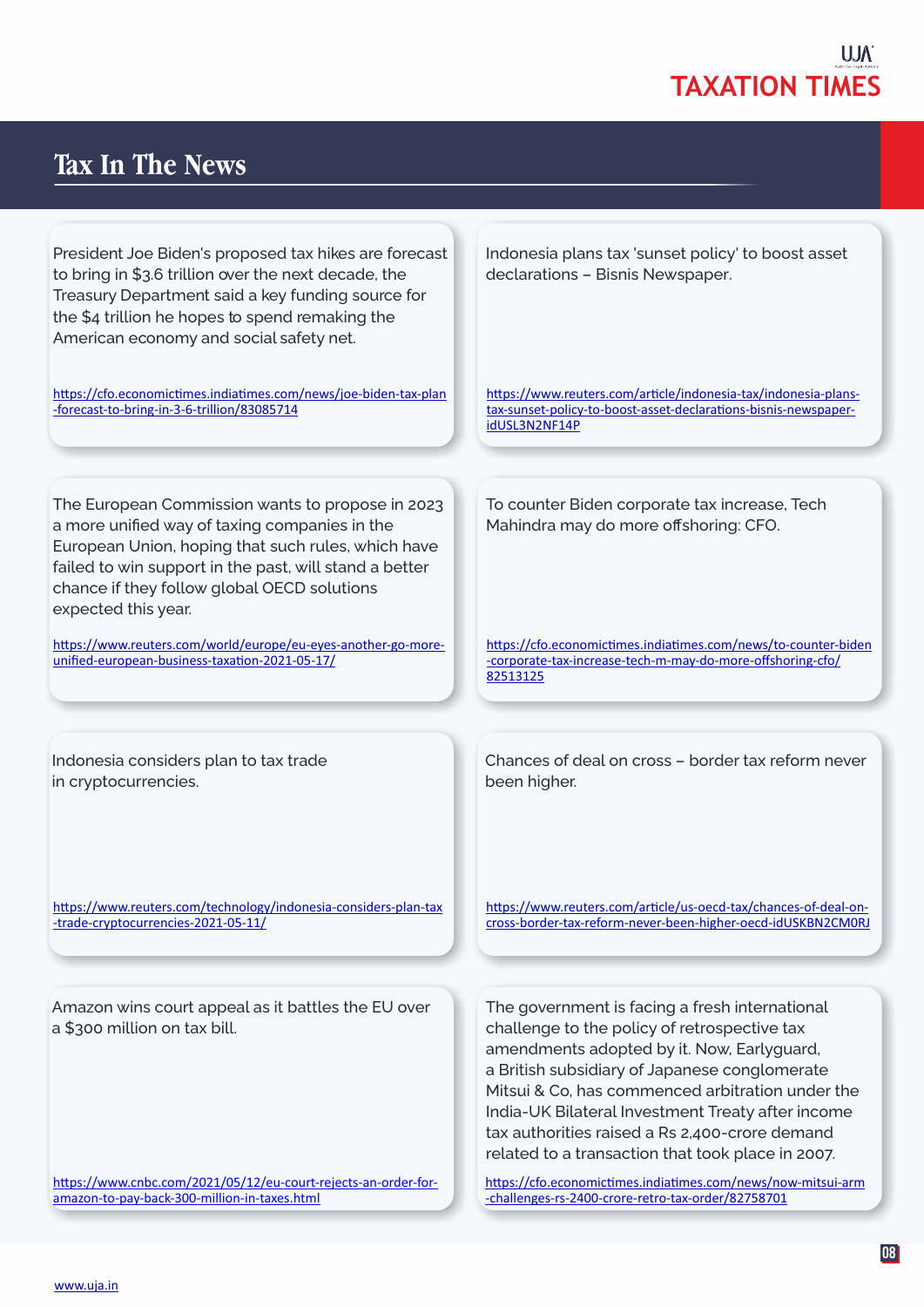

### **Tax Compliance Due Dates**



Due date for deposit of Tax deducted/ collected for the month of May, 2021. However, all sum deducted/collected by an office of the government shall be paid to the credit of the Central Government on the same day where tax is paid without production of an Income-tax Challan.

Due date for issue of TDS Certificate for tax deducted under section 194-IA in the month of April, 2021.

Due date for issue of TDS Certificate for tax deducted under Section 194-IB in the month of April, 2021.

Due date for issue of TDS Certificate for tax deducted under Section 194M in the month of April, 2021.

Due date for furnishing of Form 24G by an office of the Government where TDS/ TCS for the month of May, 2021 has been paid without the production of a challan.

Quarterly TDS certificates (in respect of tax deducted for payments other than salary) for the quarter ending March 31, 2021.

First instalment of advance tax for the assessment year 2022-23.

Certificate of tax deducted at source to employees in respect of salary paid and tax deducted during Financial Year 2020-21.



Due date for furnishing of challan-cumstatement in respect of tax deducted under section 194-IA in the month of May, 2021.

Due date for furnishing of challan-cumstatement in respect of tax deducted under Section 194-IB in the month of May, 2021

Due date for furnishing of challan-cumstatement in respect of tax deducted under Section 194M in the month of May, 2021

Return in respect of securities transaction tax for the financial year 2020-21.

Due date for linking of Aadhaar number with PAN.

The due date for linking Aadhaar number with PAN has been extended from March 31, 2021 to June 30, 2021 vide Notification S.O. 1432(E), dated 31-03-2021.

Payment of tax under the Direct Tax Vivad se Vishwas Act, 2020 without additional charge

The due date for payment of tax under the Direct Tax Vivad se Vishwas Act, 2020 without additional charge has been extended to June 30, 2021 vide Notification S.O. 1704 (E), dated 27-04-2021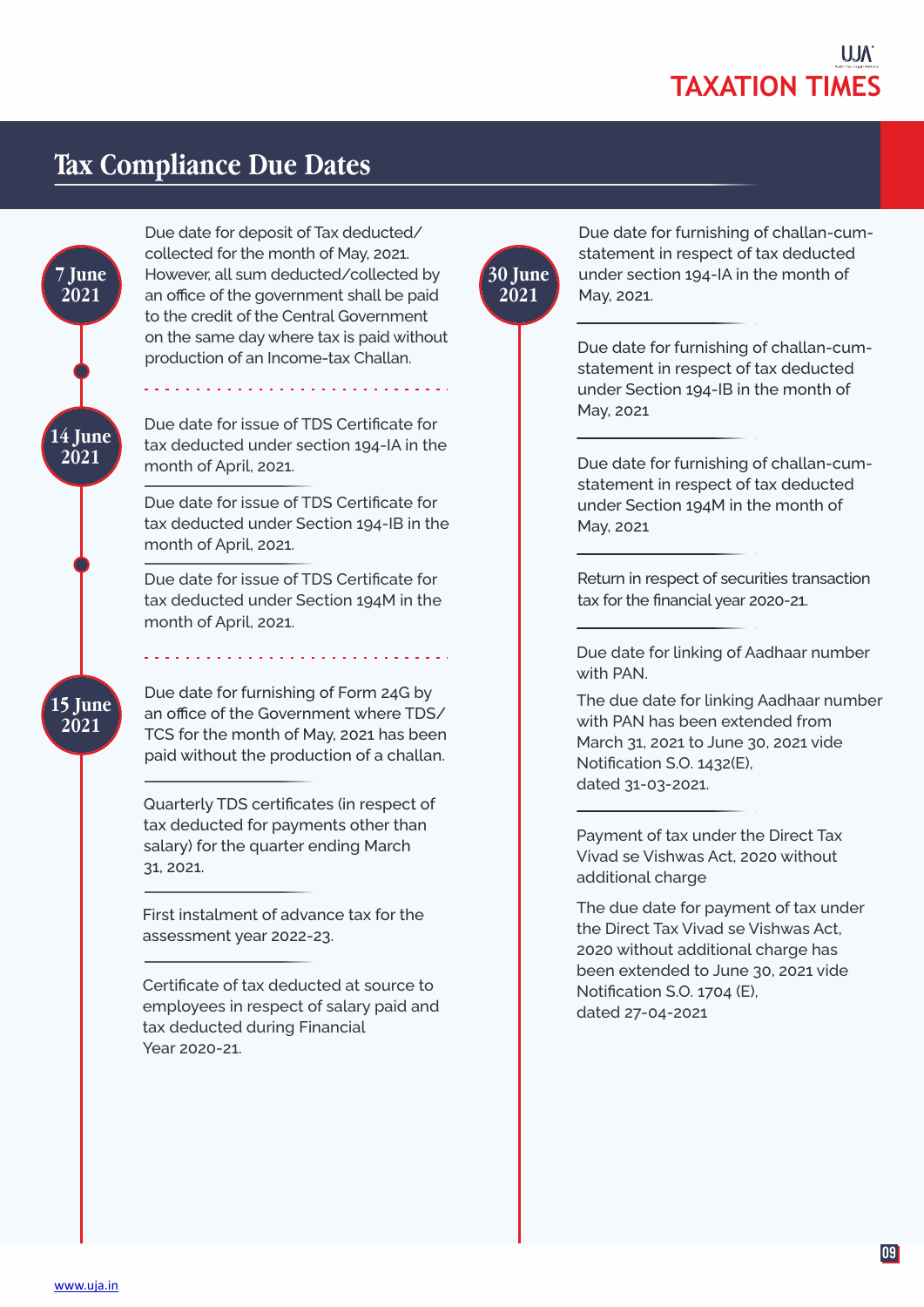### **Circulars, Notifications & Press Releases**

The Central Board of Direct Taxes, clarifies that if different relaxations are available to the taxpayers for a particular compliance, the taxpayer is entitled to the relaxation which is more beneficial to him.

https://www.incometaxindia.gov.in/communications/circular/ circular\_10\_2021.pdf

CBDT inserts Rule 11UAE for the computation of Fair Market Value of Capital Assets for the purpose of s. 50B of the Income Tax Act 1961.

https://www.incometaxindia.gov.in/communications/notification /notification\_68\_2021.pdf

Extension of time limits of certain compliances to provide relief to certain taxpayers in view of the pandemic.

https://www.incometaxindia.gov.in/communications/circular/ circular\_9\_2021.pdf

CBDT inserts Rule 11UD for determining threshold limits of Significant Economic presence.

https://www.incometaxindia.gov.in/communications/notification /notification\_41\_2021.pdf

CBDT notifies rules for individuals availing cash allowance from employer in lieu of any leave travel concession or assistance.

https://www.incometaxindia.gov.in/communications/notification/ notification\_50\_2021.pdf

CBDT exempts hospitals from penalty provisions for accepting cash in excess of INR 2 lakhs for COVID treatment.

https://www.incometaxindia.gov.in/communications/ notification/notification\_56\_2021.pdf